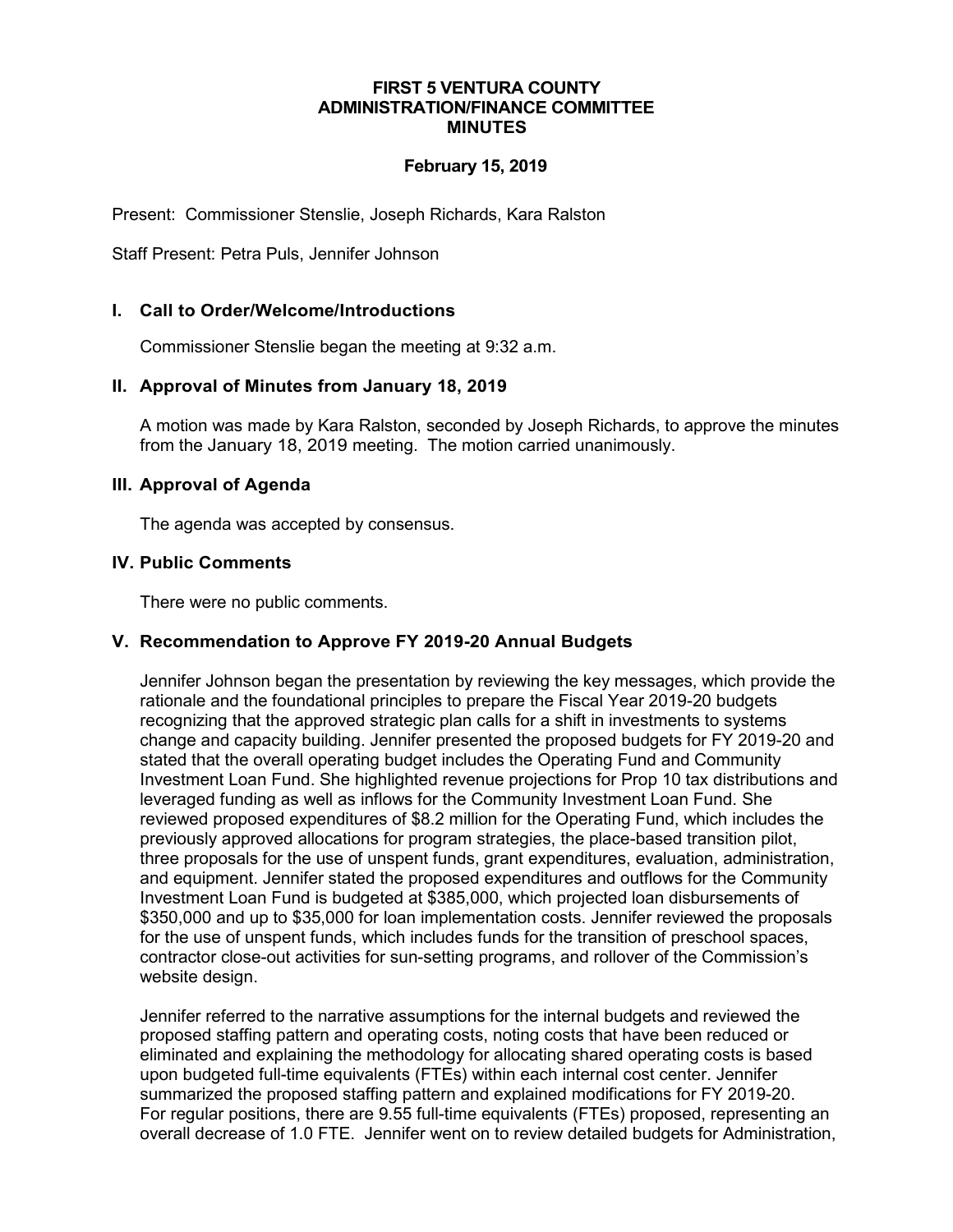First 5 Ventura County Administration and Finance February 15, 2019 Page 2 of 4

> Systems Change and Program Management, Results-Based Accountability, and Equipment. She summarized these budgets, highlighting the variances and providing explanations as to the proposed budgeted amounts. Based upon the proposed operating budget, the projected administrative cost rate is 7.5%. Jennifer referred to the attachment, "Examples of Systems Change Activities" that was reviewed by the Commission in April 2018 and stated that staff will be bringing forth a plan to prioritize these activities.

> The operating budget shall be the final budget if there are no substantive comments by the Community Commission of Ventura County and the Board of Supervisors after their reviews.

**A motion was made by Joe Richards, seconded by Kara Ralston, to approve the FY 2019-20 Annual Budgets. The motion carried unanimously.**

### **VI. Recommendation to Approve Updated Financial Plan**

Jennifer Johnson presented the long-range financial plan that has been updated as part of the budgeting process. Jennifer reviewed updates that have been made to the plan, including audited actuals for FY 2017-18, a forecast for FY 2018-19, and the proposed budget for FY 2019-20. She stated that updated revenue projections were recently received from First 5 California that indicate lower than expected revenues as a result of the passage of Proposition 56, an additional tax on tobacco products. For FY 2018-19, the State is projecting Ventura County will receive \$5.7 million. The plan uses the State's forecast for the current year. For FY 2019-20 and beyond, the plan continues the Commission's typical practice of estimating the annual rate of decline at 4%, as projections from the State for FY 2019-20 reflect an increase in Ventura County's birth rate which is highly unlikely given the historical trend of a decrease since 2007. The plan maintains the minimum fund balance of 6 months for working capital and \$1 million (or 20%) for a reserve/safety net. Jennifer noted that the Community Investment Loan Fund Plan reflects maintaining a revolving loan fund at \$1.3 million. Jennifer concluded by indicating that the sustainability fund will be depleted as of June 30, 2019.

### **A motion was made by Kara Ralston, seconded by Joe Richards, to approve the updated Financial Plan. The motion carried unanimously.**

# **VII. Recommendation to Approve Administrative Policy & Cap for FY 2019-20**

Jennifer Johnson reported that county commissions are required to adopt a policy establishing a limit on the percentage of the commission's operating budget that may be spent on administrative functions. Jennifer provided background information on the Commission's historical rate and the definition of administrative costs, which are not intended to include programmatic or evaluation costs. She reviewed proposed updates to the policy that have been identified as opportunities to clarify certain aspects of the policy.

Because this percentage is derived by taking total administrative costs over the total operating budget, economies of scale have enabled the Commission to operate on a cap of 5.5% since its inception, with annual spending levels running between \$11 million and \$13 million. As the Commission transitions to a reduced overall spending level beginning in FY 2019-20, it is necessary to revisit the cap and set a new limit. Data collected from First 5 Commissions in 2015 reports average caps ranging from 9.5% to 22.5% for all allocation groups. Ventura County was reported in the allocation group that ranges from \$5.5 to \$9.9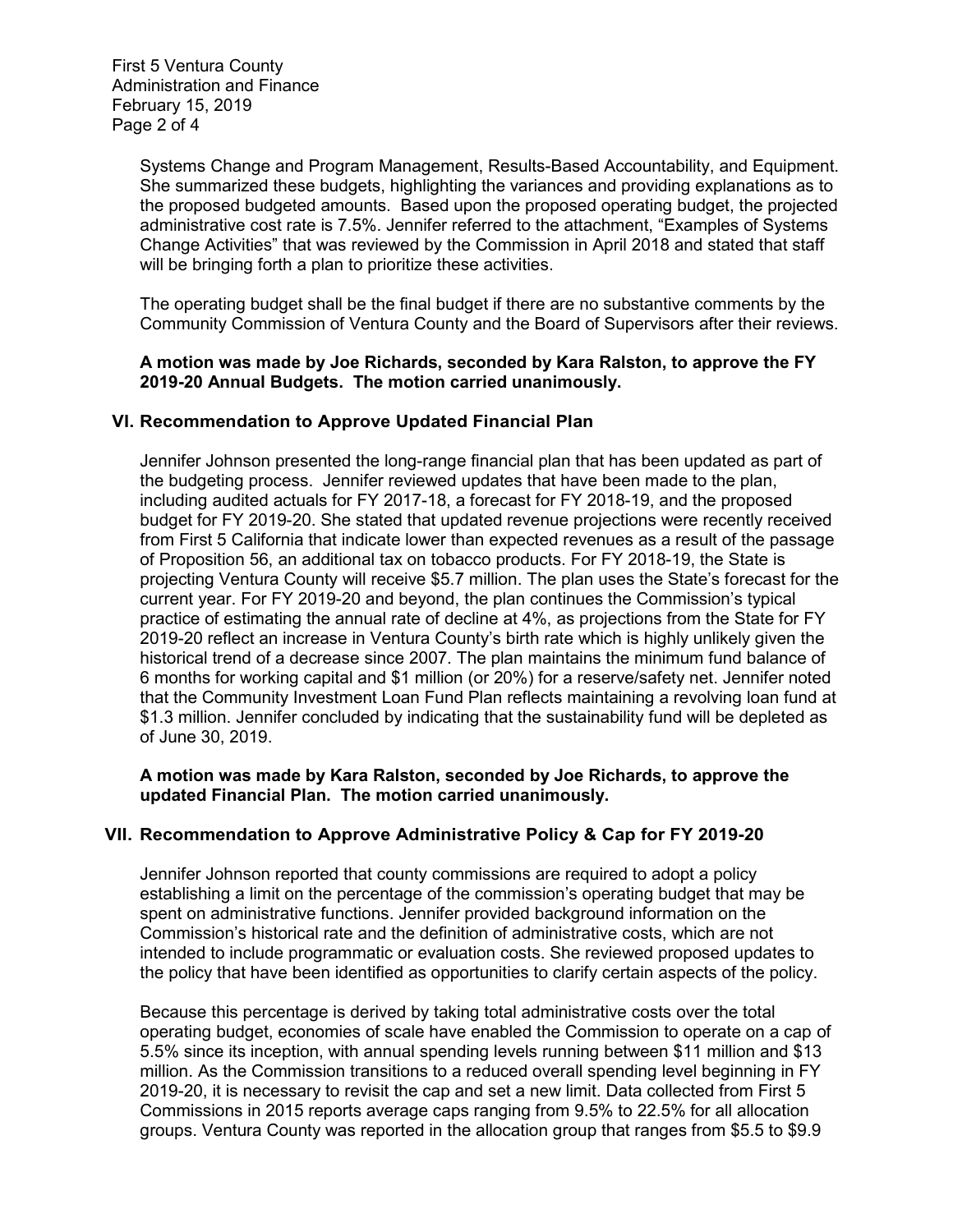First 5 Ventura County Administration and Finance February 15, 2019 Page 3 of 4

> million. The average cap for this group was 11.6% and the median was 15.0%. When controlling for Ventura County within this allocation group, the average cap rises to 12.7%.

Based on the proposed operating budget (inclusive of the Operating Fund and the Community Investment Loan Fund), the projected administrative rate for FY 2019-20 is 7.5%. Since the rate will be based upon actual operating expenditures, it is recommended that the limit be set higher than projected due to budget variances and the probability that some initiatives and programs will not expend their full allocation. A proposed limit of 12.0% would allow for this budget variance and align closer to other commissions that are similar in allocation size, which is consistent with the percentage that was discussed by the Committee last month.

**There was a motion made by Joe Richards, seconded by Kara Ralston, to approve updates to the administrative cost policy and establish the administrative cap at 12% for FY 2019-20. The motion carried unanimously.**

### **VIII. Discussion on Close-out Procedures for Discontinued Programs**

Jennifer Johnson reviewed the process that has been developed to support funded programs and help guide them through the close-out process for contracts that will sunset June 30, 2019. Jennifer referred to a comprehensive timeline and close-out checklist tool that have been developed in order to facilitate the process and help ensure that important contract provisions and associated deadlines are met. The timeline describes the key tasks for both parties and the associated due dates. This checklist tool also includes an attachment with excerpts from the boilerplate contract that are related to closing out the contract.

Jennifer reviewed the proposed procedure for conducting an analysis of the equipment, furniture and supplies that were purchased under the Agreement with First 5 funds in order to determine the extent to which the return of these items can be waived or if they need to be returned. The Executive Director has the authority to waive return when the fair market value is \$25,000 or under. The Commission must approve waivers over \$25,000. Contractors will be notified between April 1, 2019 and May 31, 2019, with priority placed on notifying contractors who will maintain existing Neighborhoods for Learning space and/or facilities to continue to host First 5 services under the Commission's redesigned implementation model.

The Committee discussed the analysis and potential issues/costs associated with funded partners returning items. Petra assured the Committee that the intent is to provide waivers unless the site will be continued to host First 5 services and the space would need to be preserved. The Committee felt the documents were a generous, helpful gesture in supporting programs and well thought out.

#### **IX. Review of Financial Reports as of December 31, 2018**

Jennifer Johnson presented the financial statements of December 31, 2018. Jennifer referred to the balance sheet and the statement of revenues and expenditures. She also referenced the November 2018 expenditure report, noting that the report largely reflects funded partner activity through quarter two. She gave an overview of the statements and the report, providing explanations as to variances.